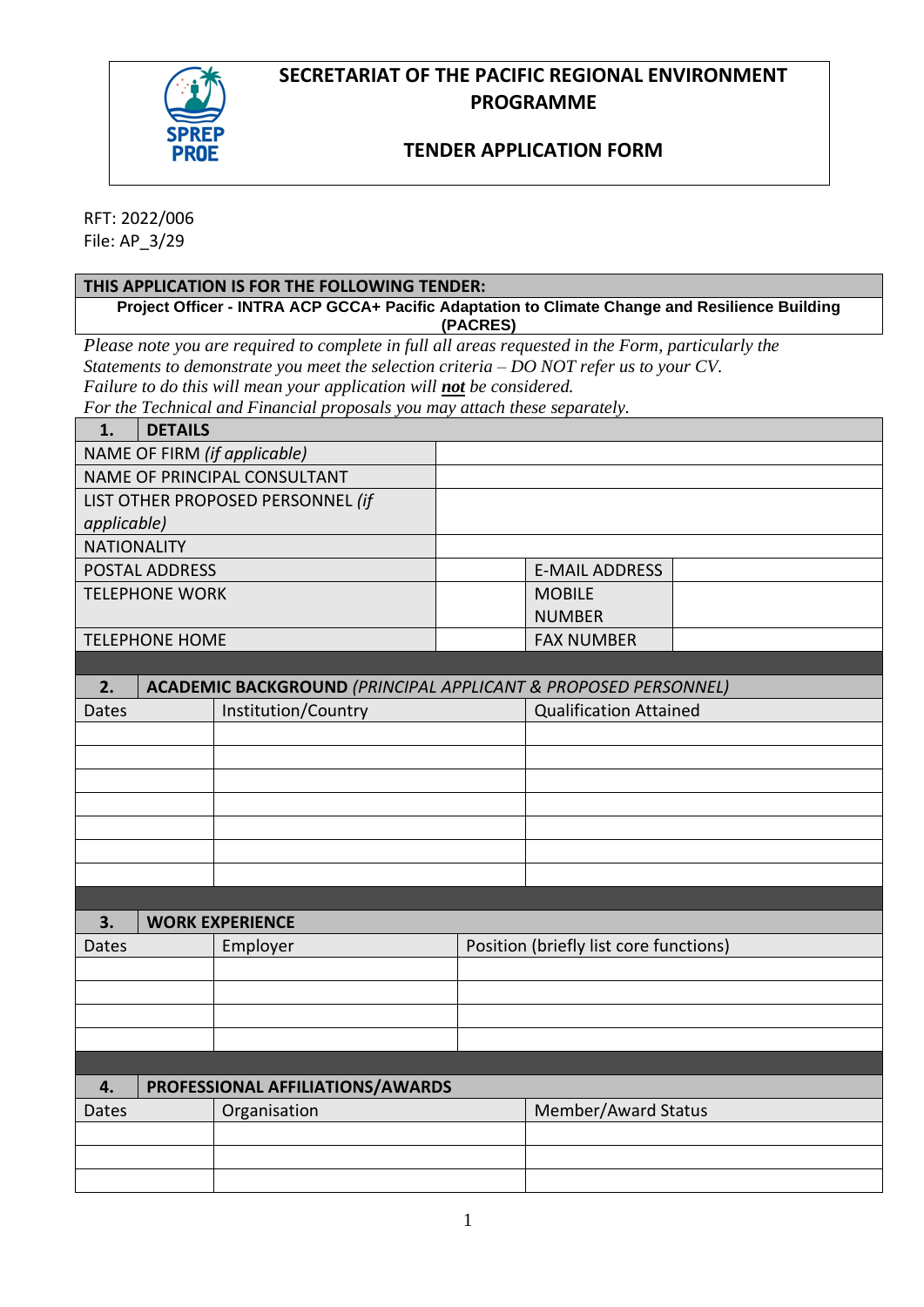| 5.                                                                                                                                                                                                                                                                                                                                                                                   | PROFESSIONAL REFEREES (List at least 3 including the most recent relevant to this job) |          |                                           |  |
|--------------------------------------------------------------------------------------------------------------------------------------------------------------------------------------------------------------------------------------------------------------------------------------------------------------------------------------------------------------------------------------|----------------------------------------------------------------------------------------|----------|-------------------------------------------|--|
| Name                                                                                                                                                                                                                                                                                                                                                                                 |                                                                                        | Position | <b>Organisation &amp; Contact Details</b> |  |
|                                                                                                                                                                                                                                                                                                                                                                                      |                                                                                        |          |                                           |  |
|                                                                                                                                                                                                                                                                                                                                                                                      |                                                                                        |          |                                           |  |
|                                                                                                                                                                                                                                                                                                                                                                                      |                                                                                        |          |                                           |  |
|                                                                                                                                                                                                                                                                                                                                                                                      |                                                                                        |          |                                           |  |
|                                                                                                                                                                                                                                                                                                                                                                                      |                                                                                        |          |                                           |  |
| 6.                                                                                                                                                                                                                                                                                                                                                                                   | STATE HOW YOU MEET EACH SELECTION CRITERIA                                             |          |                                           |  |
| <b>CRITERIA 1</b><br>Minimum tertiary qualifications of a Bachelor degree in Environmental Science, Climate Change or other relevant<br>technical field from a recognised institution (5%)                                                                                                                                                                                           |                                                                                        |          |                                           |  |
|                                                                                                                                                                                                                                                                                                                                                                                      |                                                                                        |          |                                           |  |
| <b>CRITERIA 2</b><br>At least 5 years of extensive project management or project coordination experience and an excellent project<br>technical assistance track record in projects related to climate change and disaster resilience, preferably within the<br>Pacific islands region (15%)                                                                                          |                                                                                        |          |                                           |  |
|                                                                                                                                                                                                                                                                                                                                                                                      |                                                                                        |          |                                           |  |
| <b>CRITERIA 3</b>                                                                                                                                                                                                                                                                                                                                                                    |                                                                                        |          |                                           |  |
| Extensive knowledge of, and a demonstrable track record working on, climate change and disaster<br>resilience, vulnerability reduction and/or climate change adaptation and mitigation projects, preferably in<br>the Pacific islands region, with excellent knowledge of emerging climate change and disaster resilience<br>issues and challenges faced by the Pacific region (15%) |                                                                                        |          |                                           |  |
|                                                                                                                                                                                                                                                                                                                                                                                      |                                                                                        |          |                                           |  |
| <b>CRITERIA 4</b><br>Excellent relationship management and experience that demonstrate a high level of professional and<br>constructive engagement with a diverse range of stakeholders as well as an excellent understanding of<br>key donor partners and funding institutions with proven fundraising experience (15%)                                                             |                                                                                        |          |                                           |  |
|                                                                                                                                                                                                                                                                                                                                                                                      |                                                                                        |          |                                           |  |
| <b>CRITERIA 5</b><br>Excellent team management experience including high level advisory and analytical skills as well as nurturing<br>teams of diverse technical backgrounds and expertise in multicultural and multi-disciplinary environments (15%)                                                                                                                                |                                                                                        |          |                                           |  |
|                                                                                                                                                                                                                                                                                                                                                                                      |                                                                                        |          |                                           |  |
|                                                                                                                                                                                                                                                                                                                                                                                      |                                                                                        |          |                                           |  |

 $\overline{\phantom{a}}$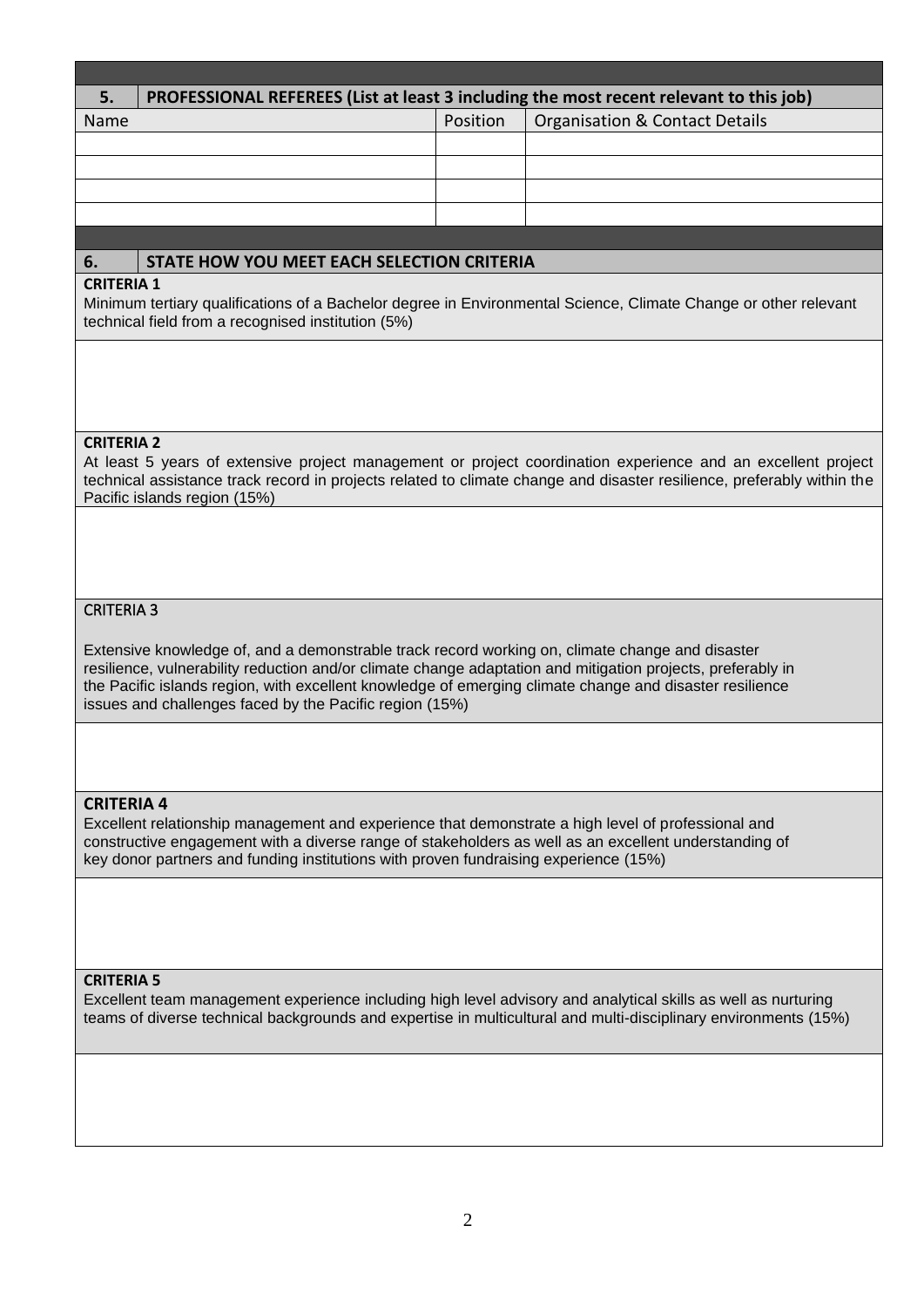#### **CRITERIA 6**

Excellent experience at strategic and high-level communication, negotiation and reporting across diverse audiences, as well as extensive experience in capacity building, particularly in the Pacific setting (15%)

#### **CRITERIA 7**

Technical Proposal / Methodology

- a. recommended approach to deliver scope of work in the attached terms of reference;
- b. key sources/data to inform the assignment and relevant stakeholders; and
- detailed work plan clearly outlining milestones and delivery timelines.

\*full details can be attached separately.

| <b>GENERAL INFORMATION</b><br>7.                                  |  |
|-------------------------------------------------------------------|--|
| of<br>Declaration<br>close<br>relations<br>to<br>any              |  |
| individual who is currently employed at                           |  |
| SPREP. Please list name/s and nature of                           |  |
| relationship.                                                     |  |
| Declaration Tenderer has no association with                      |  |
| exclusion criteria, including<br>bankruptcy,                      |  |
| insolvency or winding up procedures, breach                       |  |
| of obligations relating to the payment of                         |  |
| taxes or social security contributions,                           |  |
| fraudulent or negligent practice, violation of                    |  |
| intellectual<br>property<br>rights,<br>under<br>a                 |  |
| judgment by the court, grave professional                         |  |
| misconduct<br>including misrepresentation,                        |  |
| corruption, participation in a criminal                           |  |
| organisation, money laundering or terrorist                       |  |
| financing, child labour and other trafficking                     |  |
| in human beings, deficiency in capability in                      |  |
| complying main obligations, creating a shell                      |  |
| company and being a shell company.                                |  |
|                                                                   |  |
| Declaration Tenderer (and other proposed                          |  |
| personnel) have not been charged with any                         |  |
| child related offences                                            |  |
| Discipline Record (list past employment                           |  |
| disciplinary cases or criminal convictions, if                    |  |
| any)                                                              |  |
| <b>Status of COVID-19 Vaccination</b>                             |  |
|                                                                   |  |
|                                                                   |  |
| ANY OTHER ADDITIONAL INFORMATION APPLICANT WISHES TO SUBMIT<br>8. |  |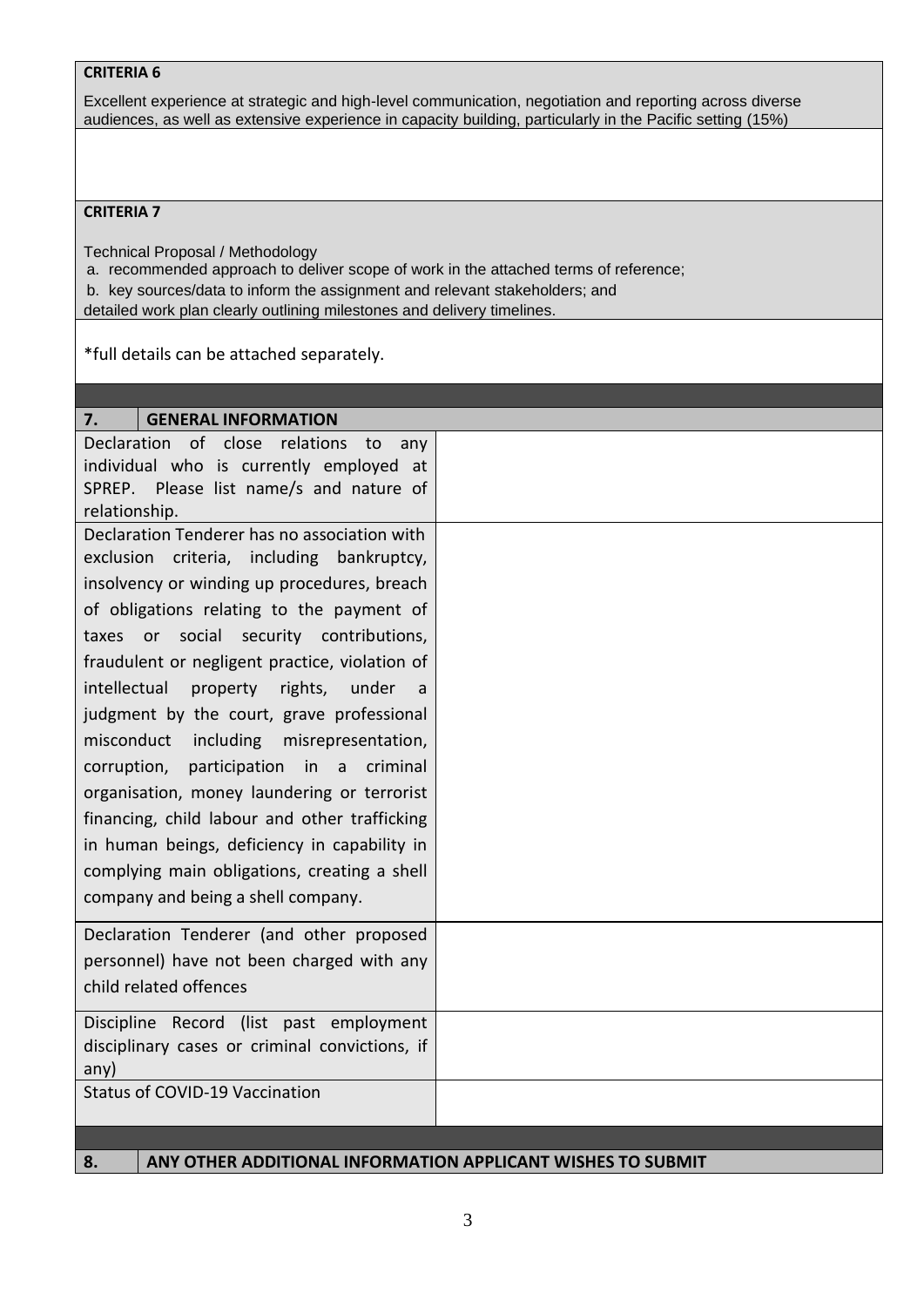| 9.               | <b>HOW DID YOU LEARN ABOUT THIS TENDER?</b>                                                                                                                                                                                                                                                                                                                                                                               |      |  |  |
|------------------|---------------------------------------------------------------------------------------------------------------------------------------------------------------------------------------------------------------------------------------------------------------------------------------------------------------------------------------------------------------------------------------------------------------------------|------|--|--|
|                  |                                                                                                                                                                                                                                                                                                                                                                                                                           |      |  |  |
|                  |                                                                                                                                                                                                                                                                                                                                                                                                                           |      |  |  |
| 10.              | <b>CERTIFICATION &amp; AUTHORISATION:</b><br>All information submitted herewith is true and correct. SPREP has the authority to seek<br>verification of any information provided.<br>By signing this application form you are indicating your agreement to SPREP's Standard Terms<br>and Conditions outlined in the Contract for Services (attached). SPREP Standard Contract<br>Terms and Conditions are non-negotiable. |      |  |  |
|                  |                                                                                                                                                                                                                                                                                                                                                                                                                           |      |  |  |
|                  |                                                                                                                                                                                                                                                                                                                                                                                                                           |      |  |  |
| <b>Signature</b> |                                                                                                                                                                                                                                                                                                                                                                                                                           | Date |  |  |

### **The following documents must be attached to this Tender application form:**

- Curriculum Vitae Principal Consultant & Proposed Personnel
- Detailed workplan and schedule of activities
- Detailed Financial Proposal
- Business Licence
- Any other relevant information to support this tender application.